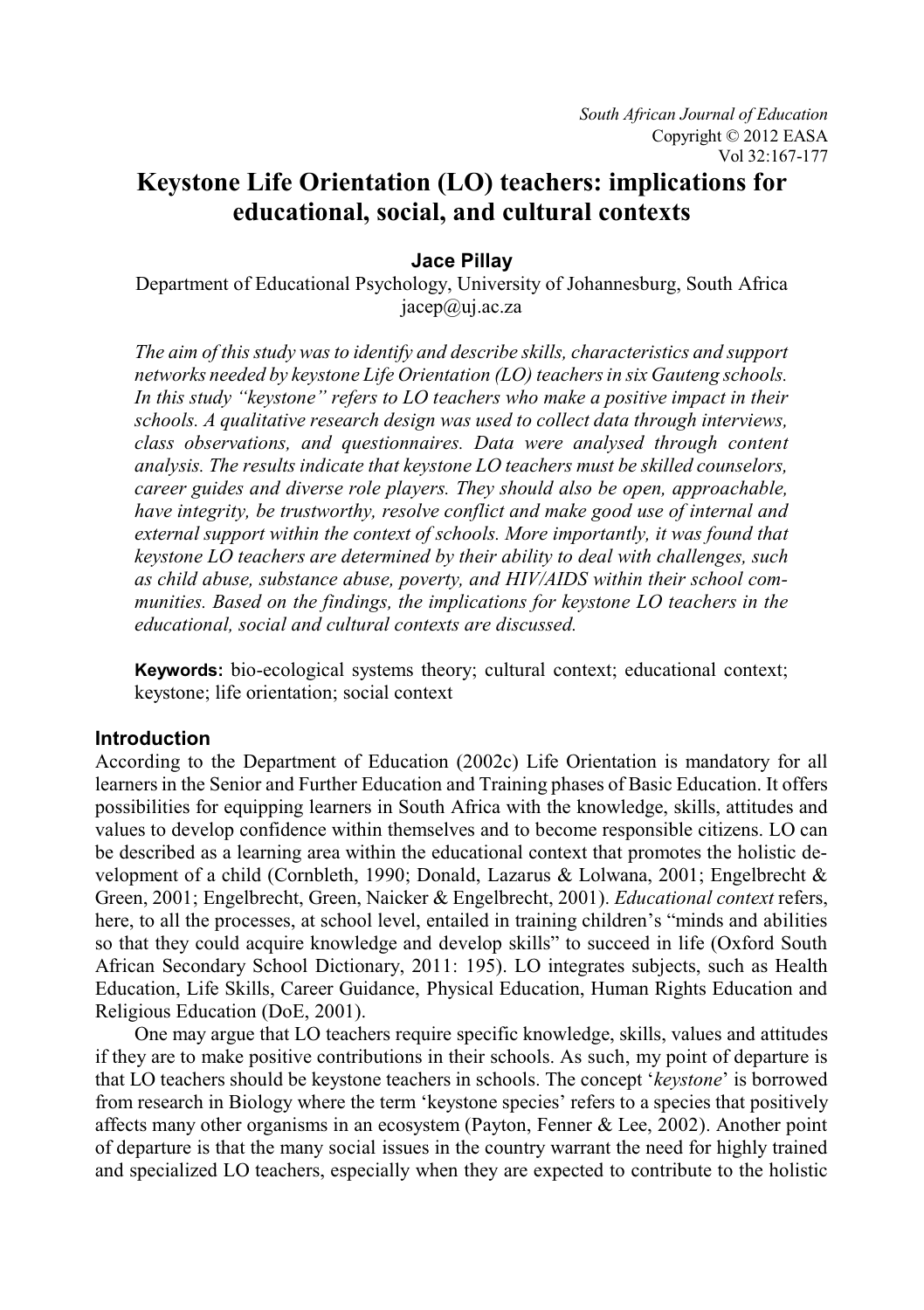development of learners. According to Donald et al. (2002:10), social issues range from the "disadvantages of social context and how these affect learning and development, to social and interpersonal problems", such as unsafe sex, unemployment, violence, divorce, teenage suicide and substance abuse (Gysbers & Henderson, 2002; World Health Organization, 1999). *Social context* "covers all aspects of the position a person occupies in the social system as a whole" (Donald et al., 2002:3). A position defined by "physical place, relationships, power, access to resources and values" (Donald et al., 2002:4). South Africa is no exception to social issues, as noted in the study by Van der Riet and Knoetze (2004), who found poverty, child abuse, violence, HIV/AIDS, lack of access to services, family breakdown, loss of caregivers and unsafe environments to be common problems experienced by many people. Looking at these, some writers, such as Vesely, Wyatt, Oman, Aspy, Kegler, Rodine, Marshall& Mcleary (2004) perceive LO as the answer to the management of such problems. However, one may argue that it is not just the LO learning area that is needed to make a difference within schools, but is also the skills and characteristics of LO teachers that are crucial.

## Skills and personal characteristics of LO teachers

Berns (2007: 256) notes that "the best teachers are interesting, competent, caring, encouraging and flexible, yet have demanding standards". Also theymotivate students to learn and reinforce their efforts (Van Deventer, 2009). As expected, subject knowledge is a necessary component for teachers to be successful in their teaching (Palmer, Stough, Burdenski & Gonzales, 2005: 14). Subject knowledge and experience are important factors to consider with regard to LO teachers, but could become a problem if they are not trained to teach LO (Khulisa Management Services, 2000). This was confirmed by Rooth (2005) who found that 30% of all teachers in her national study were not specifically trained in teaching LO.

Reearch has found that teaching in multicultural classrooms is often difficult (Ting-Toomey, 1999; Tlhabane, 2004; Wubbels, den Brok, Veldman & van Tartwijk, 2006), since teachers need to have good interpersonal competence, skills in intercultural communication and conflict management. Some writers go as far as suggesting that LO teachers should expose learners to the values endorsed in the South African constitution (Morena, 2004; Ngwena, 2003; Kwa-Zulu Natal Department of Education, 2002a; Department of Education, 2001), while others claim that LO teachers should be role models themselves (Prinsloo, 2007; Rajczi, 2003). The important point to note is that LO teachers should be sensitive to diverse *cultural contexts*, which could be seen as "the values, understandings, norms, beliefs, and traditions of a group of people in a society" (Donald et al., 2002:24).

From the above discussion one may infer that LO teachers need to have a critical understanding of educational, social and cultural contexts, if they are to be keystone teachers in their schools. The researcher argues that keystone LO teachers need specific skills and characteristics that are essential for them to be effective and influential in their teaching of LO. Hence, the main research question explored in this study is: Which skills, characteristics and support networks do LO teachers need to be keystone teachers in schools?

#### Theoretical perspective of the study

From the perspective of social constructivism, an individual does not construct meaning in isolation, but through being part of a community of learning (e.g. a school) (Cottone, 2007; Prochaska & Norcross, 2007). Consequently, the success of a learning area, such as LO will be dependent on how the learners and teachers individually and collaboratively construct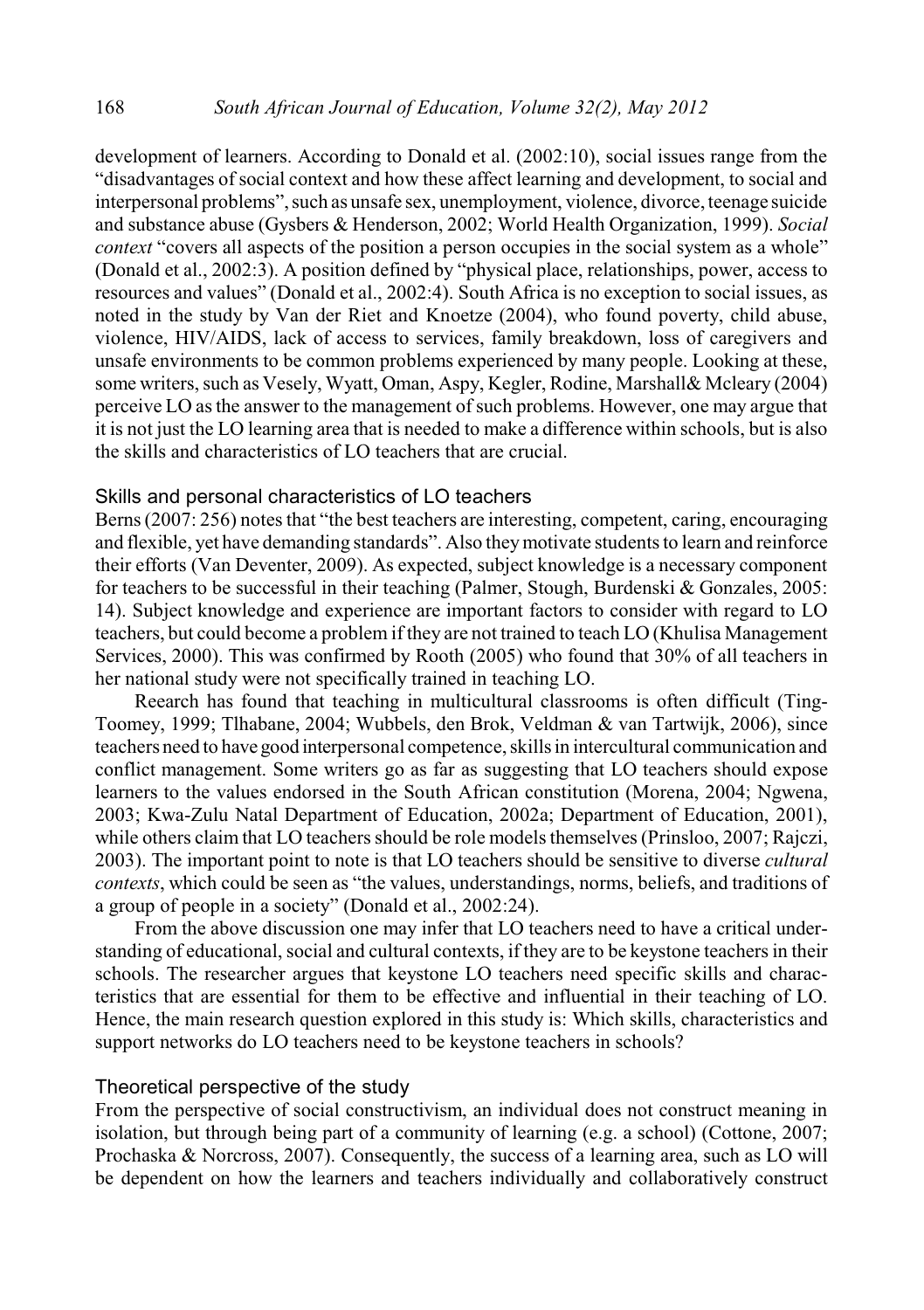meaning and knowledge about LO.

In terms of *bio-ecological systems theory*, the LO teacher should be viewed as one 'system' within many other sub-systems (Donald, Lazarus & Lolwana, 2002). Other systems include the learners, the school and the wider community. All of these systems interact and influence one another. Based upon these premises, LO teachers and learners do not construct meaning in a vacuum, but in particular bio-ecological environments that are continually interacting (Bronfenbrenner, 1987; Donald, Lazarus & Lolwana., 2002). The understanding of bio-ecological systems theory and social constructivism is relevant to this study as it highlights the interaction and interdependence of LO teachers, learners and other stakeholders in the school community.

### **Research methodology**

### Research design

A qualitative research design was used, since it was expected to provide a holistic and deeper understanding of keystone LO teachers (Merriam, 1998), what is more it is descriptive, exploratory and contextual by nature. The study describes the skills and characteristics of keystone LO teachers exploring their experiences within the context of their schools (Henning, Van Rensburg & Smit, 2004; Neuman, 1997).

### Sampling

Semi-structured individual interviews were held with six LO teachers who were purposively selected from three primary and three secondary schools that were historically "white". The criteria for selection of the LO teachers were as follows: they had to be teaching LO in their schools for at least one year and they had to have some form of training as LO teachers. The schools ranged from suburban middle to higher socio-economic status. Class size ranged between 35 and 40 learners per class. Two of the LO teachers interviewed were male and the other four were female. Two of them recently qualified and were specifically trained in teaching LO. The other four had participated in training workshops on the Revised National Curriculum for LO that were organised by the Gauteng Department of Education. Data was also collected through questionnaires that were completed by all LO teachers in the six schools (36 in total) as well as through classroom observations of LO teaching by the six teachers interviewed. The questionnaire was comprised of three sections, namely, personal information, teaching, and learning of LO.

#### **Trustworthiness**

The triangulation of data collection methods and sources ensured trustworthiness (Lincoln & Guba, 1985; Pillay & Nesengani, 2006). The researcher tried to refrain from being biased through continuous self-monitoring throughout the research process. Furthermore, the results were presented to a panel of four peer reviewers to verify the interpretation of the data.

### Ethical measures

Written permission to conduct the study was obtained from the Gauteng Department of Education, principals and educators of the schools involved. The participants were informed from the start of the study that their participation was voluntary and that they could withdraw at any point without penalty (Denzin & Lincoln, 2005). To maintain confidentiality no names of participants and schools are mentioned in the study.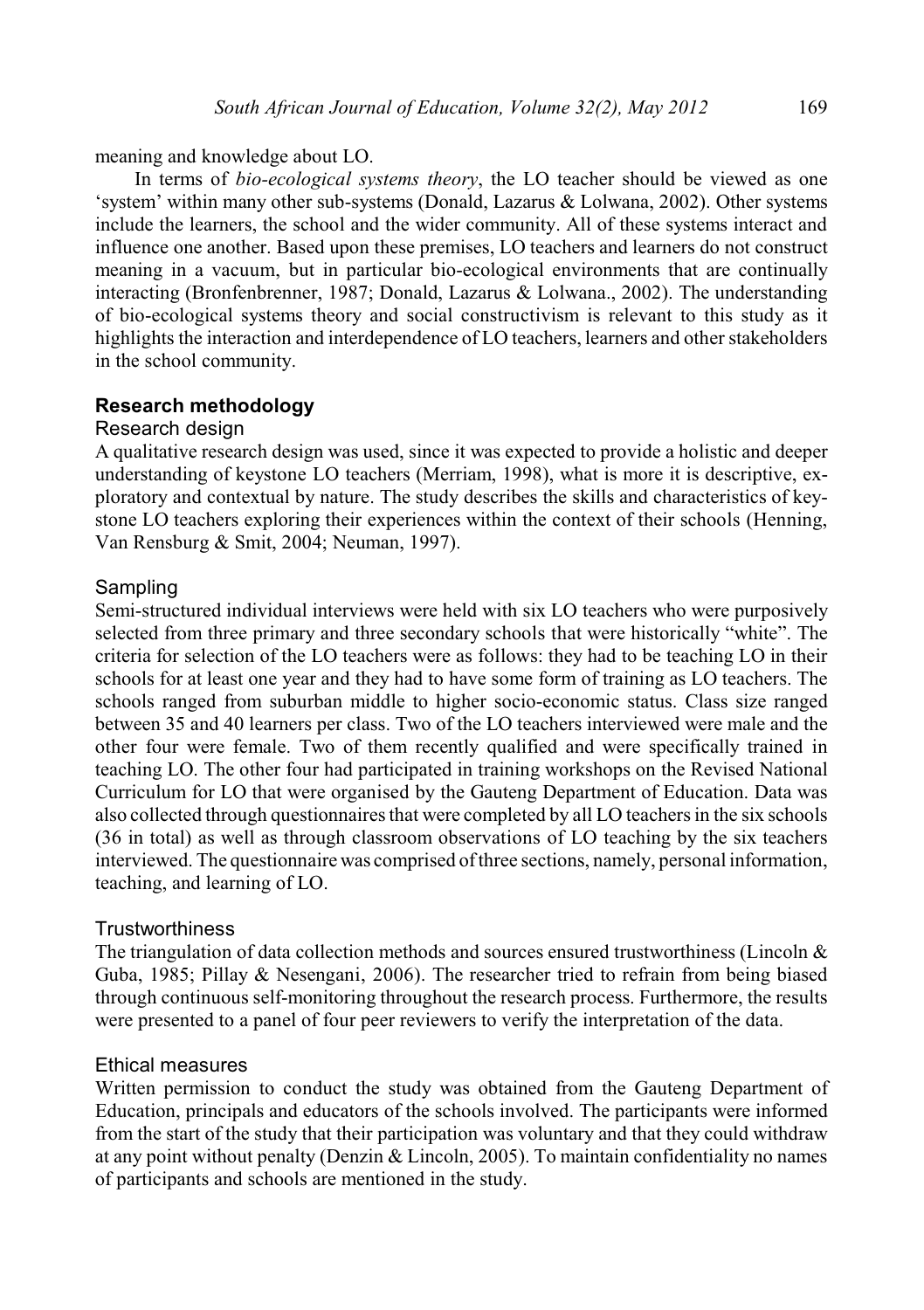# Data analysis

A qualitative content analysis, as described by Henning et al., (2004), was used in the data analysis process. The researcher carefully read each interview transcript, observation journal and questionnaire, in order to form an impression of the context in which each of the teachers worked. During the coding process notes were made in the margins of the transcripts and questionnaires, thus identifying key findings (McBurney, 2001; Neuman, 1997; Pillay, 2003).

# **Results**

The data analysis led to the identification of two main themes, namely, skills and characteristics of keystone LO teachers and their support networks. In each of these themes recurrent sub-themes emerged and are discussed here.

# Skills and personal characteristics of keystone LO teachers

The data analysis revealed that LO teachers aspire to be effective counselors, effective career guides and to possess the ability to engage in several diverse roles. They also need to have certain personal characteristics and interpersonal skills as discussed here.

# **Counseling skills**

The findings indicate that LO teachers need to have knowledge about the current social problems that learners are facing, namely, emotional, physical and sexual abuse, substance abuse, poverty, and HIV/AIDS. They also need to have the necessary skills so that they can provide counseling support for learners. It would appear that LO teachers consider emotional, physical and sexual abuse as escalating in the schools studied. This is evident in one of the teacher's responses:

"... *it is shocking what is happening to our children these days. The sexual abuse is rife. I have children telling me that they were molested by family members and other learners*". This was confirmed by another teacher who said: "*I talk to children every week who have been sexually abused*". During classroom observations it came to my attention that there were some learners who were withdrawn, lacked concentration and were, at times, easily distracted. When the teachers were questioned about these learners, some of them confirmed that such behaviours were the trend and teachers were ready to point out that many of these learners spoke to them about sexual abuse. An analysis of the questionnaires corroborated the perceived increase of reported child abuse. Some of the teachers elaborated on physical and emotional abuse. For example, one teacher noted:

"*Sometimes you see scars and bruises on kids and you know … you get the feeling that something is not right … those cannot be because she fell down. Someone did that you know*".

Another teacher shared her experiences of talking to learners who were physically assaulted: "*This child had marks on his thighs and I said what happened here. I almost teared when*

*he described how his father beat him up with an electric cord because he was naughty.*" Some of the teachers pointed out that emotional abuse was a real problem: "*no one worries about emotional abuse but these kids are torn up inside when they are mocked and teased*".

Even though child abuse is a serious problem, the striking finding that emanates from this study is the LO teacher's difficulty in supporting learners who experience abuse, expressed by a teacher as follows: "*I cannot explain how hopeless and helpless I feel when I cannot do anything to help these children*". Many of the teachers strongly advocated the need for LO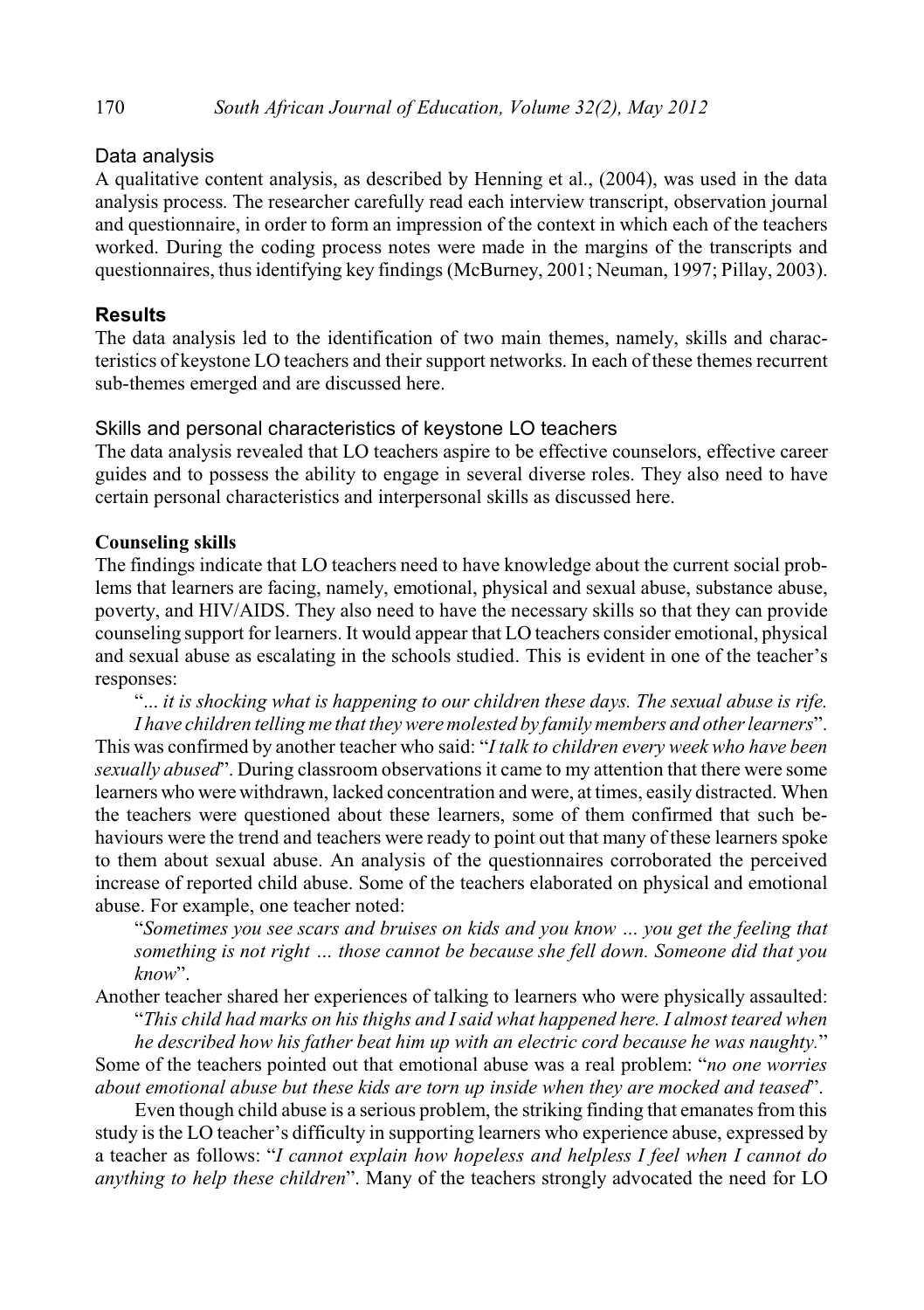teachers to be trained as counselors. This was aptly captured by one of the teachers in an interview: "*I was not trained as a counselor so how am I expected to help these learners? I just wish I was trained for this*". Another teacher stated:

"*I was not even trained as a LO teacher, let alone to be a school counselor. Everything I do is through my own learning. I don't know when I am doing the right or wrong thing*". This was confirmed through the questionnaires that the teachers completed where many of them noted their lack of counseling skills. Essentially, the participants were pointing out that to be keystone LO teachers, they must be effective counselors to assist the many learners who experience a range of abuse. This confirms some of the findings mentioned in the literature review (Pillay, 2005).

Poverty and financial challenges were mentioned in all six interviews: "*We have the kids who are just too poor*". In the questionnaires it was frequently noted that teachers felt helpless when they worked with learners that came from poverty-stricken backgrounds. For example: "*what do you do when the learner does not concentrate because he has not eaten for days?*" During observation sessions, the poverty amongst learners was very conspicuous. There were learners with torn shoes and no jerseys even though it was in the middle of winter. Many of them wore dirty uniforms because that was probably the only ones they owned, and there was no time to wash them during the week days, since they wore them every day. Some teachers went out of their way to assist learners: "*I give them soap to wash themselves*", another female teacher said: "*you know those young girls need to take care of themselves. I give them sanitary pads that I buy with my own money*". Whilst some of the teachers gave explicit examples of how they supported learners, there were those teachers who felt that it was not their responsibility to do so: "*I don't think it is fair that I should use the peanuts that I get paid to support learners. Government must do something*". Another teacher noted in the questionnaire: "*you know we will burn out if we try to do everything. I am not prepared to do that. I have children too*".

An interesting observation was that the LO teachers who were prepared to go the extra mile were actually the ones who were trained as LO teachers, or they gathered a wealth of experience over the years as LO teachers. From the questionnaires it was evident that those teachers who did not qualify as LO teachers, but ended up as such, did not appear as willing to help their learners. In the case of the latter, it was either that they became LO teachers so that they could have a full teaching load, or they initially used LO teaching time to complete their administration work. The salient point about the poverty factor was the need for LO teachers to be able to counsel learners on how to stay clean, refrain from crime and make ends meet as difficult as it was:

"*We need to advise learners that even if you are poor you can be clean. You can find*

*honest means to make a living like washing cars instead of stealing or robbing people*". This was supported by another teacher who emphasized the need for advising learners through life skills: "*Yes we can teach them life skills such as decision-making and conflict resolution to help them face their problems*".

The escalation of HIV/AIDS was identified as a significant social challenge in virtually all of the interviews and questionnaires, an example states:

"*HIV/ AIDS are not something that we only read in the newspaper — we have the reality of it: either children being infected or affected*".

It would appear that HIV/AIDS is a problem in all of the schools that participated in the study. The belief that this is mainly a problem in poor schools and communities is fast becoming a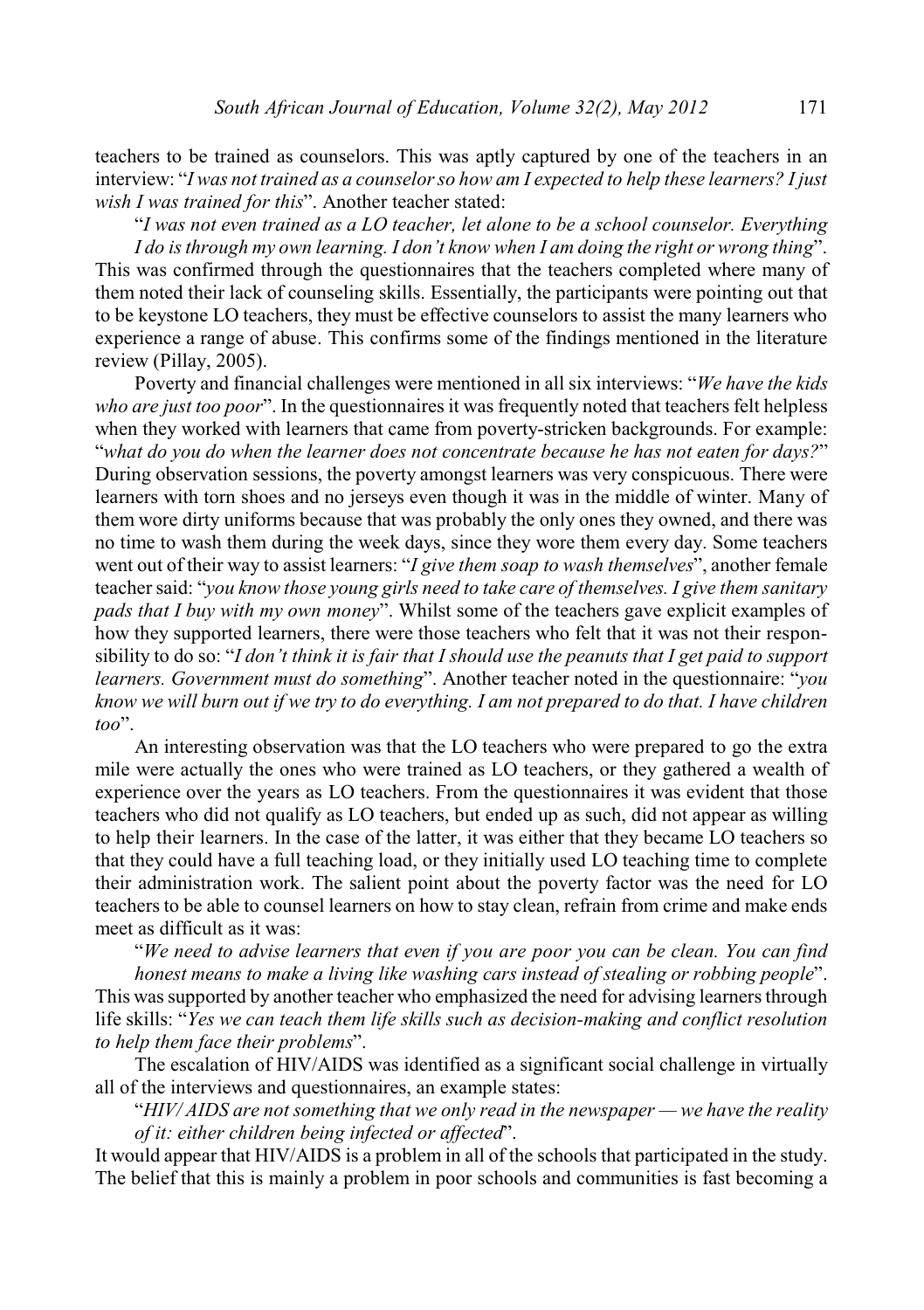fallacy as is evident in the words of a LO teacher in a former model C school:

"*You will be shocked to know that we have about twenty or so orphans in our school. This is so because their parents have died of AIDS*".

Another teacher highlighted the associated problem of child-headed families:

"*It is so sad that we have so many learners from child-headed families in this school. Their parents are no longer here because of AIDS*".

Life Orientation teachers find themselves in a difficult position because teachers from other learning areas seem to depend on them for guidance and advice in terms of supporting learners who are either infected or affected by HIV/AIDS. So the argument is that to be a keystone LO teacher, one has to be trained to work with learners and communities that experience the devastating effects of HIV/AIDS.

Several other social problems were identified in the study by the LO teachers, namely: teenage pregnancy, substance abuse, divorce, and bullying. From the findings it would appear that LO teachers are expected to be trained to counsel learners on the identified social problems. The underlying assumption is that all the social problems are most likely to affect learners, schools and local communities. This is aligned to a bio-ecological systems way of thinking, which postulates that what affects learners in one system is likely to impact on the other systems they are exposed to.

### **Career guidance skills**

The findings indicate the necessity for LO teachers to possess effective career guidance, for instance: "They should be knowledgeable about resources and career information as finding a job is increasingly becoming a challenge for many school leavers". In the light of all the social problems mentioned earlier, it is quite easy for learners to drop out of school. As such, it is pertinent for LO teachers to motivate learners by stimulating their career aspirations, as noted by one of the teachers: "*With everything else failing in their lives, it would be appropriate to encourage learners to have positive career aspirations*". The researcher supports this view based on previous studies, which found that learners from disadvantaged contexts were able to overcome their adverse environmental conditions by clinging to their hopes of a good future and by focusing on doing well in their school work. This, they believed, would take them out of their negative circumstances (Lethale, 2008; Pillay, 1996; Pillay & Nesengani, 2006). The argument is that keystone LO teachers should be equipped to provide career guidance to learners. What is more, they should motivate learners to work towards positive aspirations in life.

### **Skills to fulfil diverse roles**

It was mentioned in all of the interviews that LO teachers fulfil diverse roles. Firstly, the interviewees all agreed that the primary responsibility of the LO teacher is to teach and successfully implement the LO learning programme. In addition, a recurring theme was that the LO teacher should take a proactive step in creating a healthy school environment that extends beyond the classroom. For example, one participant stated that LO teachers play a pivotal role in "*promoting human rights and inclusive education within a school*". Virtually all the participants in the study articulated the importance of the role that LO teachers should play in the promotion of diverse cultures. This was evident in a teacher interview:

"*Many times I find that I have to mediate between different cultural groups. Sometimes there is tension and I have to find ways of diffusing it*".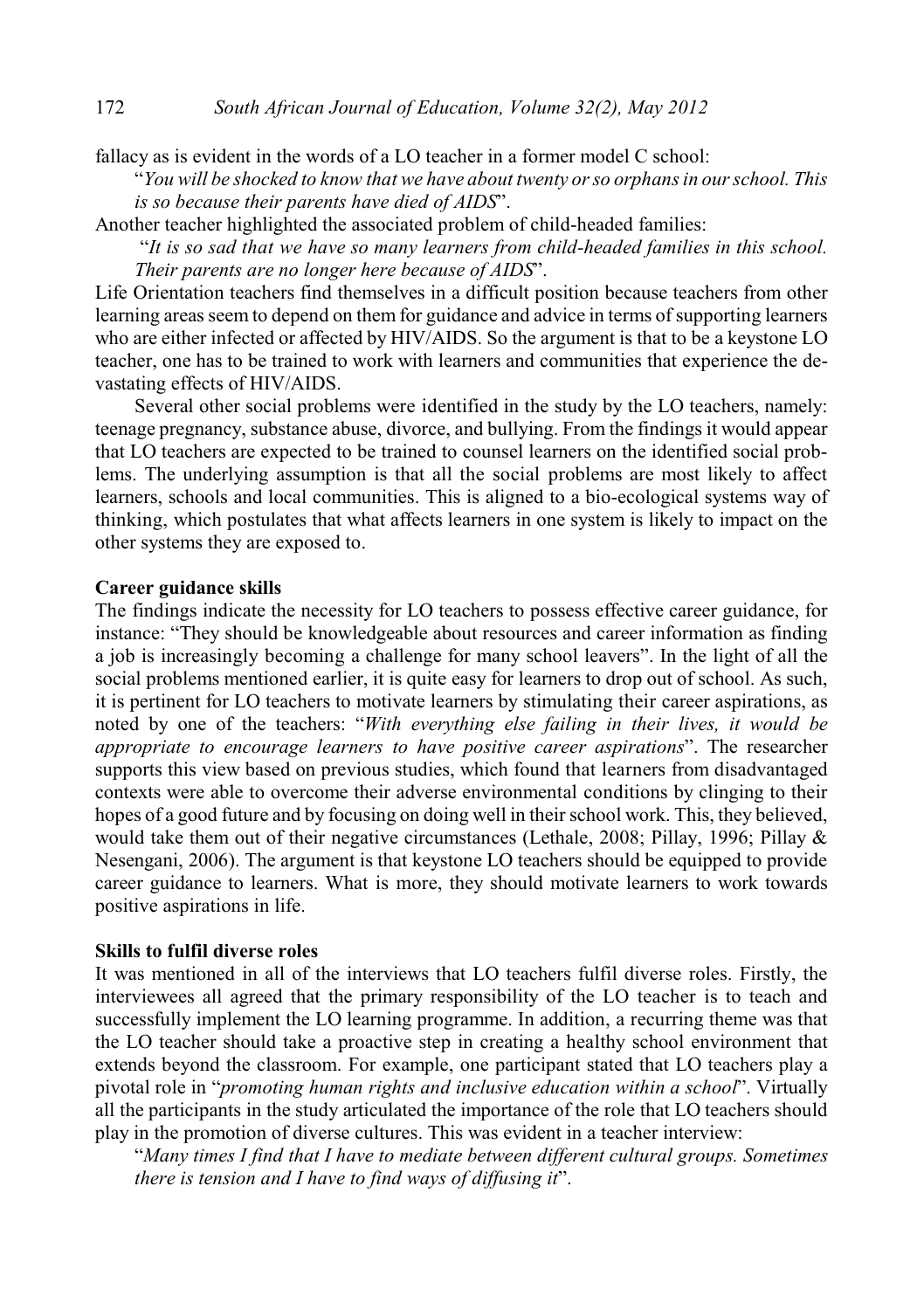This was supported by some of the responses in the questionnaire: "*We have a role to play in creating a multicultural environment in our schools*"; "*Our learners must learn to respect different cultures*"; and "*My role is to create cultural tolerance*".

The terms 'pastoral role' and 'fatherly role' were used in two of the interviews. Other words used to describe the LO teacher's role include social worker, teacher, and communicator. The broadness of the LO teacher's role is reflected in the following statement "[An LO teacher] *is never limited to teaching a subject*". Another teacher commented that "*You've got to be everything… you cannot just be the teacher*". It was apparent from the interviews that teachers face many additional demands at school, above and beyond teaching *per se*. These additional demands interfere with the teacher's ability to provide sufficient support to the learners, and, due to time, constraints prevent teachers from enrolling for further training. One teacher commented: "*Who is going to go on the training? We have so many demands of, you know, everything else*". It appears that teachers would like more training, but do not know when they will find the time to complete this training. One teacher said LO is

*"to help* [learners] *to develop skills to prepare them for the diverse challenges life might hold for them, not only for when they are grown up, but also now*".

### **Personal characteristics of life orientation teachers**

As noted in the literature review, best teachers are interesting, competent, caring, encouraging, flexible and still have demanding standards (Berns, 2007:256). One would expect that LO teachers will be no different, especially in the light of their varied roles that have already been discussed. Literature emphasizes that "the character of the LO teacher is of the utmost importance" and should be displayed with integrity (Prinsloo, 2007:168). The word 'integrity' refers to the quality of possessing and steadfastly adhering to high moral principles or professional standards. Four of the teachers interviewed stated that LO teachers should be open and approachable so that learners would feel comfortable to confide in them. One of them said that these characteristics are important so that the learners who come to her: "*often confide … what their problems are*". The ability to maintain confidentiality is often characterized by trustworthiness. Also they should be warm, caring and supportive of learners. One teacher emphasized that a LO teacher should be a role model of the values and morals depicted in the South African Constitution so that learners could learn by example (Rajczi, 2003). However, the role of the LO teacher cannot be viewed in isolation from the support of other stakeholders.

#### Support networks of Life Orientation teachers

The findings indicate that keystone LO teachers are able to establish and maintain both internal and external support networks.

#### **Internal support networks**

Effective LO teachers are able to collaborate with other colleagues as part of a team that is concerned with the welfare of learners and the school as a whole. They do not claim to have all the answers but depend on the knowledge and insight of their colleagues in order to best support learners. This is echoed in the words of one of the teachers: "*Cooperation with colleagues is very important if there is to be a positive impact on learners*". Another teacher corroborated this by stating that "*we as staff members support each other and discuss learners with each other to determine what would be the best plan of action to help them*". Collaboration with parents is also critical for "*parent and family intervention to follow*". Effective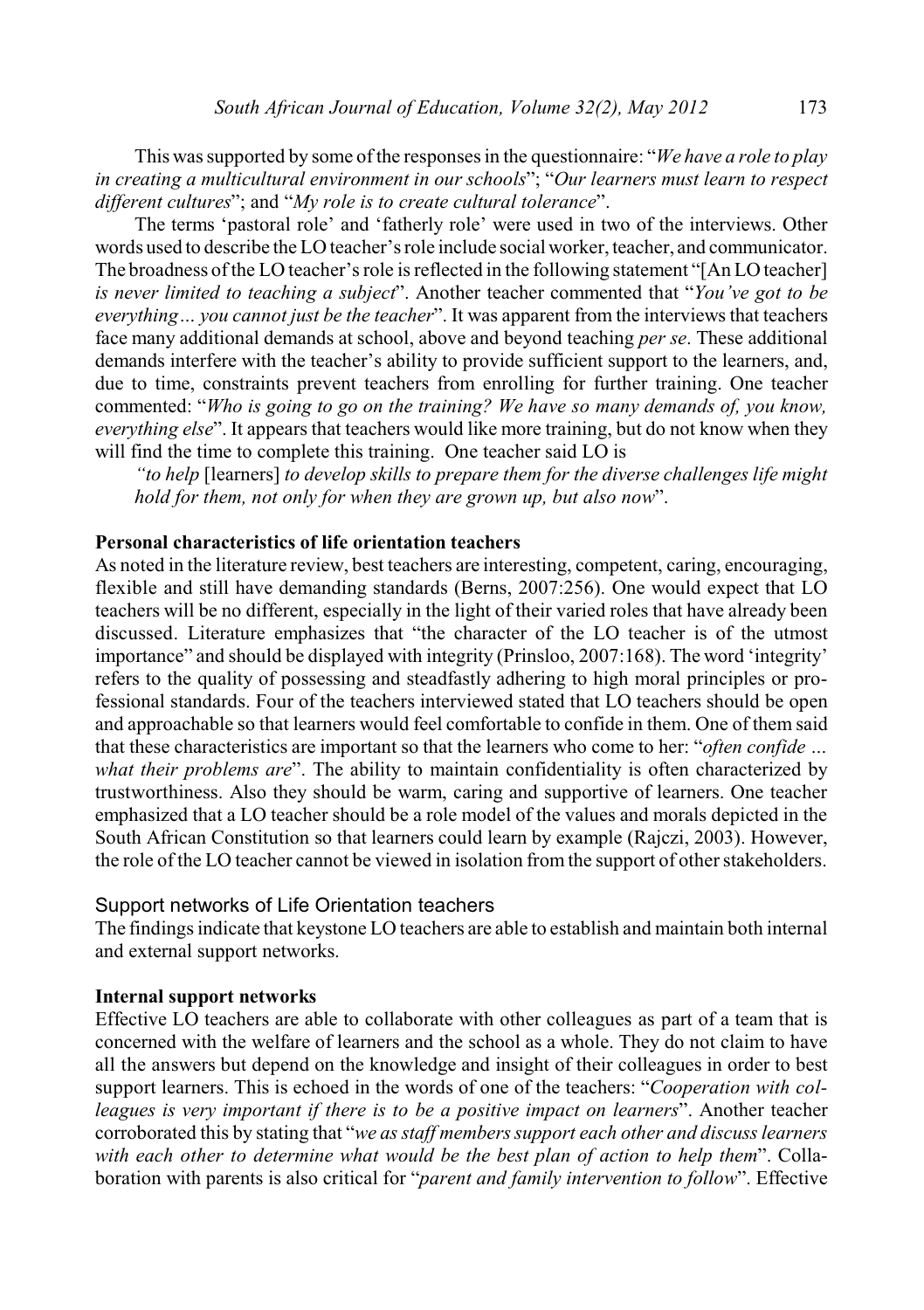LO teachers have no problems with involving parents, in fact they go out of their way to include them at all levels of intervention. They also strive to establish strong internal support bases by ensuring that the different subsystems within the school context work together, for example the school management team (SMT), school governing body (SGB) and the schoolbased support team (SBST) working collaboratively to manage substance abuse at the school. The LO teacher does not entirely depend on external support but tries to mobilize support within the school to address pertinent issues. One teacher remarked:

"*We get promises from people that say they are going to send people that are going to come and help but they never come. So we depend on ourselves and what we have in the school to get things going for the children*".

The LO teachers identified principals, heads of grades and assessment teams, school psychologists and other professionals as important role-players within the school context.

### **External support networks**

There is a variety of external support networks that should be available to teachers, with one teacher mentioning the District Office, Department of Social Services, Department of Health and the South African Police Service. However, three of the teachers stressed that their schools are not receiving enough support from external networks and that promises to provide support to the schools are seldom realized. For example, when one school was experiencing a drug problem the teacher said:

"*You will have the SAPS saying 'we will come and have a drug bust*'. *But they never come. You know they just don't come… but we never have anything … so that doesn't help*".

This teacher went on to say that

"*we have the SANCA* [The South African National Council on Alcoholism and Drug Dependence] *organisation that helps with drug rehabilitation*".

One LO teacher stated that she would be grateful for support from universities:

"*They are supposed to help us with training and counselling…and we desperately need their kind of help, because they know what they are doing, they are well equipped and they will be able to really meet the children in a better way*".

The degree of support that is available — both internally and externally — can maximize the effectiveness of a keystone LO teacher, by increasing the quantity and improving the quality of the support offered. For example, if a Non-Governmental Organization, such as NICRO could provide support for learners who are involved in substance abuse then the LO teacher could have more time to focus on other issues, such as school-based violence, poverty and HIV/AIDS.

# **Conclusion**

Implications for keystone LO teachers in educational, social and cultural contexts

The findings of this study are significant in that they reveal several implications for what constitutes the role of keystone LO teachers in the educational, social, and cultural contexts as corroborated in the literature and theoretical discussions covered earlier in this paper. In the educational context, keystone LO teachers should be involved in the processes that develop the minds and abilities of children to acquire the knowledge and skills to succeed in life. In order to accomplish this LO teachers, firstly, need to be effective counselors so that they could help learners with the multitude of social problems that exist in society. However, the problem is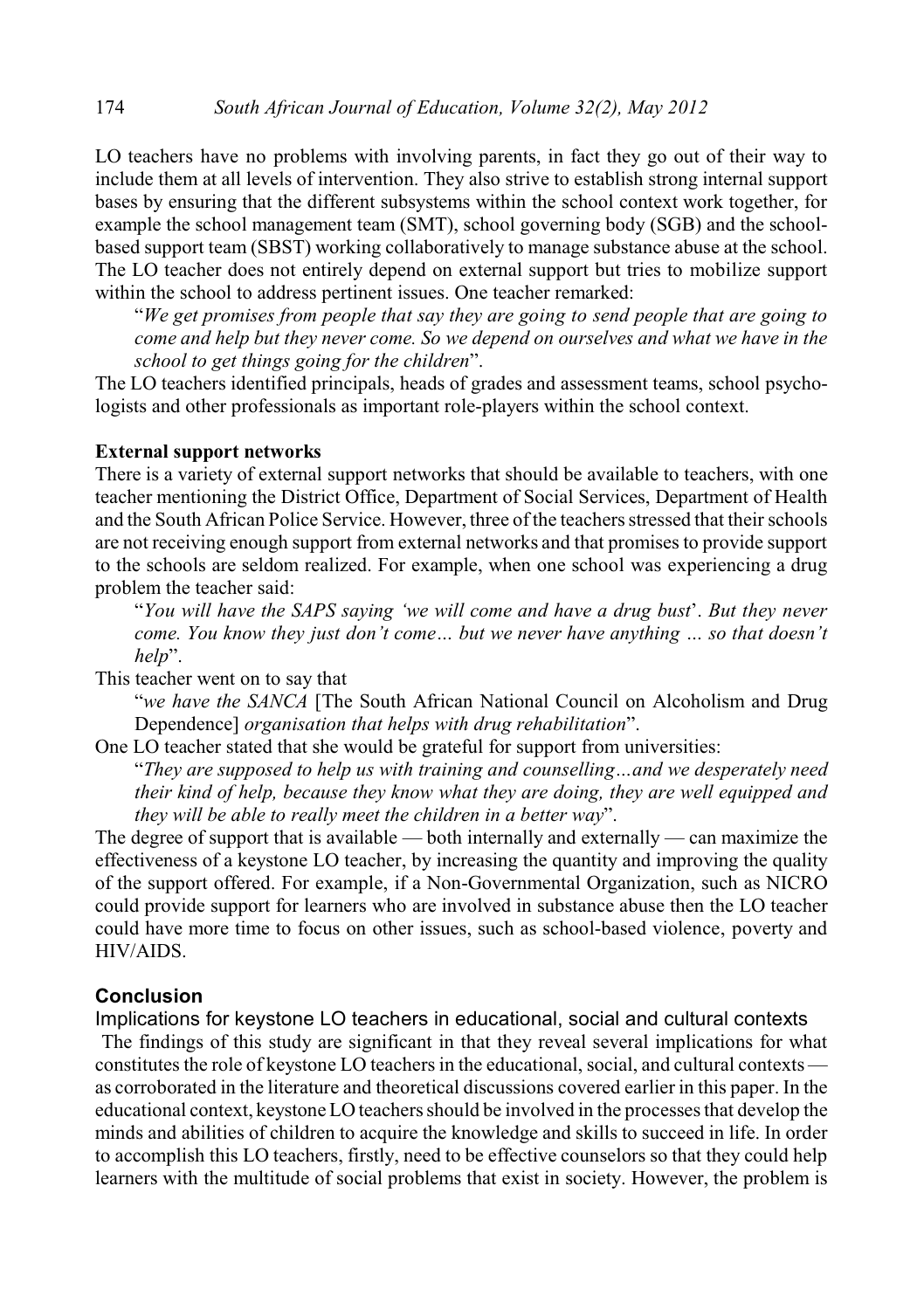that most LO teachers have not been trained in basic counseling skills (Diale, 2010). As such, it is imperative that the department of education should take responsibility for the in-service training of LO teachers in basic counseling skills. Simultaneously, the department should consult with tertiary institutions to ensure that basic counseling skills training is included in the pre-service education of LO teachers, especially, in light of the fact that the department rationalized the posts of school counselors.

Secondly, LO teachers should be trained to support learners with career guidance. The urgency of this need was recently evident in the stampede at the University of Johannesburg by students who wanted to gain admission into the institution's different academic programmes. Proper career guidance and planning at the school level would most probably not have led to the tragic event.

Thirdly, LO teachers should be part of the School Based Support Team (SBST) to ensure that learners are supported within the educational context (Sethosa, 2001). The core purpose of SBSTs is to foster the development of effective teaching and learning in schools, primarily through identifying and addressing barriers to learning, at all levels of the system. SBSTs could provide a forum for teachers to share teaching knowledge and skills and to express and receive collegial and emotional support (Campher, 1997, Calitz, 2000; Creese, Daniels & Norwich, 1997).

Fourthly, keystone LO teachers make good use of both internal and external resources in order to provide a favourable educational environment for learners. They work diligently in forging close links with the communities they serve, hence functioning from a bio-ecological systems perspective. Fifthly, keystone LO teachers are comfortable in taking on different roles, such as pastor and social worker, in order to meet the needs of their learners. Finally, they have certain personality characteristics, such as integrity, openness, approachability, trustworthiness, and warmth that make them caring and supportive of their learners. Their counseling, networking and conflict resolution skills also contribute to their valuable role within the educational context.

Within the social context keystone LO teachers are mindful of their position in the school systemas a whole. More importantly, they are aware of the position that learners occupy within the school system. This means that they are sensitive of how physical place, relationships, power, access to resources and values define the position of learners. They also focus on the social issues that are prevalent in their schools recognizing that these issues, such as violence, teenage pregnancies and the spread of HIV/AIDS, mainly result from disadvantages that exist within social contexts and inevitably affect the learning and development of learners. Such social issues affect teachers, learners and the community at large impacting on the different subsystems as postulated by bio-ecological systems theory (Donald et al., 2002).

From a cultural context, keystone LO teachers are respectful of the diverse cultures that learners and colleagues come from. They are aware that people from different cultures may possess different values, understandings, norms, beliefs and traditions. As such, they "invite different cultural perspectives to enter into and informevery discussion, activity, task and event as well as organizational policy and practice" (Early Learning Resource Unit, 1997:10). Keystone LO teachers view all cultures as being equal and value what could be learned from different cultures and they encourage their learners to do the same.

In conclusion it should be noted that the educational, social, and cultural contexts are not mutually exclusive. In some ways they are all interrelated and interconnected as depicted in bio-ecological systems theory. For example, in the educational context social issues and cul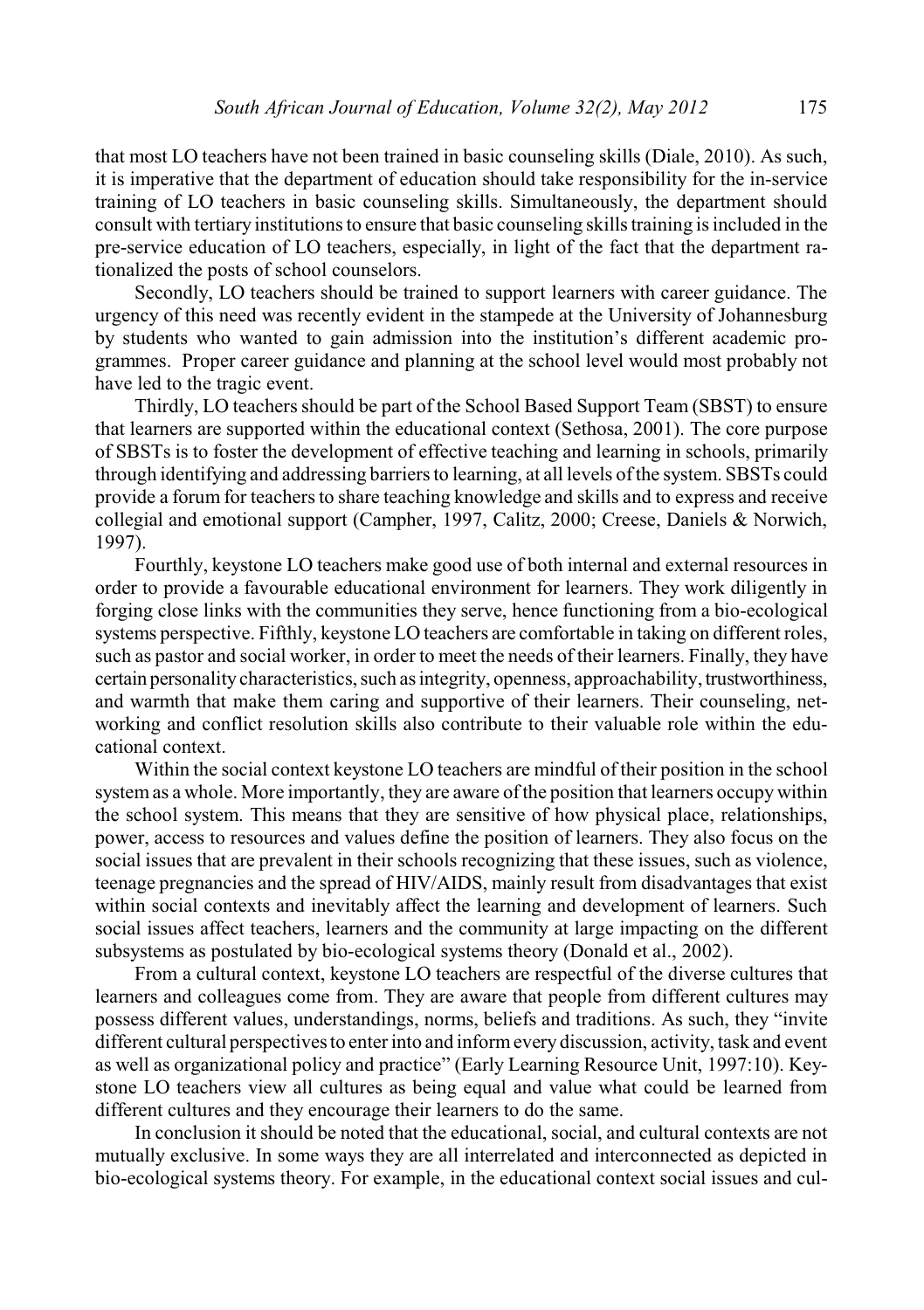tural aspects contribute to what actually happens in that context and the same could be said of the other two contexts. As such, keystone LO teachers should be viewed as 'teachers for all contexts' if they are to be of value in South Africa.

### **Acknowledgement**

This study was funded by a research grant from the National Research Foundation.

### **References**

- Berns RM 2007. *Child, family, school, community: Socialization and support* (7th ed). Canada: Thomson Wadsworth.
- Bronfenbrenner U 1987. Ecological systems theory. In: R Vesta (ed). *Six theories of child development*. Greenwich, CT: JA Press
- Calitz MG 2000. Guidelines for the training content of teacher support teams. Unpublished Masters' dissertation. Cape Town: University of Stellenbosch.
- Campher E 1997. Establishing teacher support teams to facilitate inclusive education with special needs. Unpublished dissertation. Cape Town: University of Stellenbosch.
- Cornbleth C 1990. *Curriculum in Context*. London: The Falmer Press.
- Cottone R 2007. Paradigms of Counseling and Psychotherapy, Revisited: Is Social Constructivism a Paradigm? *Journal of Mental Health Counseling*, 29:189-203.
- Creese A, Daniels H & Norwich B 1997. *Resource materials for teachers: Teacher support teams in primary and secondary schools*. Great Britain: David Fulton.
- Diale T 2010. The personal and professional development of Life Orientation teachers. Thesis submitted in fulfilment of a PHD in Educational Psychology. Johannesburg: University of Johannesburg.
- Denzin NK & Lincoln YS 2005. *The Sage handbook of qualitative research*. Thousand Oaks, CA: Sage.
- Department of Education 2001. *White Paper 6: Special needs education. Building an inclusive education and training system*. Pretoria: Department of Education.
- Department of Education 2002a. *Guidelines for establishment of school-based support teams*. Pretoria: Department of Education.
- Department of Education 2002c. *Revised National Curriculum Statement Grades R-9 (Schools) Policy Life Orientation*. Pretoria: Department of Education.
- Donald D, Lazarus S & Lolwana P 2001. *Educational Psychology in Social Context* (2nd ed). Cape Town: Oxford University Press.
- Early Learning Resource Unit 1997. *Shifting paradigms: Using an anti-bias strategy to challenge oppression and assist transformation in the South African Context*. Cape Town: Anti-bias Project Early Learning Resource Unit.
- Engelbrecht P & Green L 2001. *Promoting learner development: Preventing and working with barriers to learning*. Pretoria: Van Schaik.
- Engelbrecht P, Green L, Naicker S & Engelbrecht L (eds) 2001. *Inclusive Education in action in South Africa*. Pretoria: Van Schaik.
- Gysbers NC & Henderson P 2002. *Developing and managing your school guidance program* (3rd ed). Alexandria: American Counseling Association.
- Henning E, Van Rensburg W & Smit B 2004. *Finding your way in qualitative research*. Pretoria: Van Schaik Publishers.
- Khulisa Management Services 2000. *Assessment of the implementation of life skills HIV/AIDS programme in secondary schools*. Johannesburg: USAID, Performance Monitoring and Evaluation Project.
- Kwa-Zulu Natal Department of Education 2002. *Pamphlet from Chief Directorate: Curriculum Planning and Support on Life Orientation, Grades R – 9*. Kwa-Zulu Natal: Department of Education.